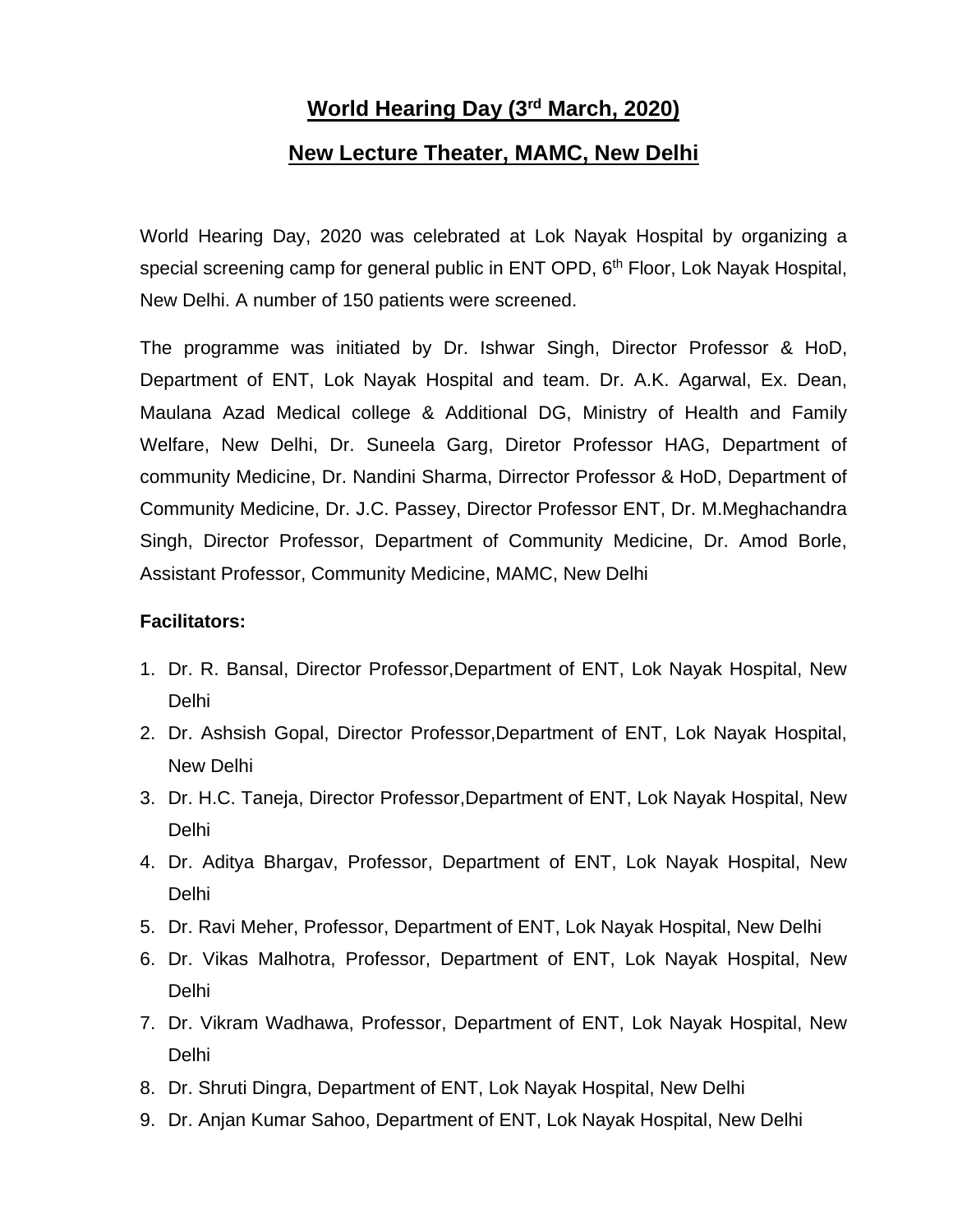The Public Awareness Programme was inaugurated by Mr. Satyendra Jain, Health Minister Delhi Government and Dr. Sushil Kumar, Dean, MAMC and Dr. Kishore Singh, Medical Director, Lok Nayak Hopital were guest of honour.

Programme of Public Awareness was started with poster competition on Ear & Hearing Care with theme of "Don't Let Hearing Loss limit you".

Welcome Address was given by Dr. Nandini Sharma. She told about the increasing hearing problem in community. Community was made aware of the general causes of Hearing Loss and how to prevent them by organizing Health Care Programme in community and community centers.



Dr. Agarwal mentioned about World Hearing Day importance and why it is required to be celebrated. He spoke how it can help to create awareness in general public.

Dr. J. C. Passey specified the management of hearing loss. He told type of deafness, causes of deafness, common conditions, use of hearing aid, medical treatment, surgery, implant and therapy.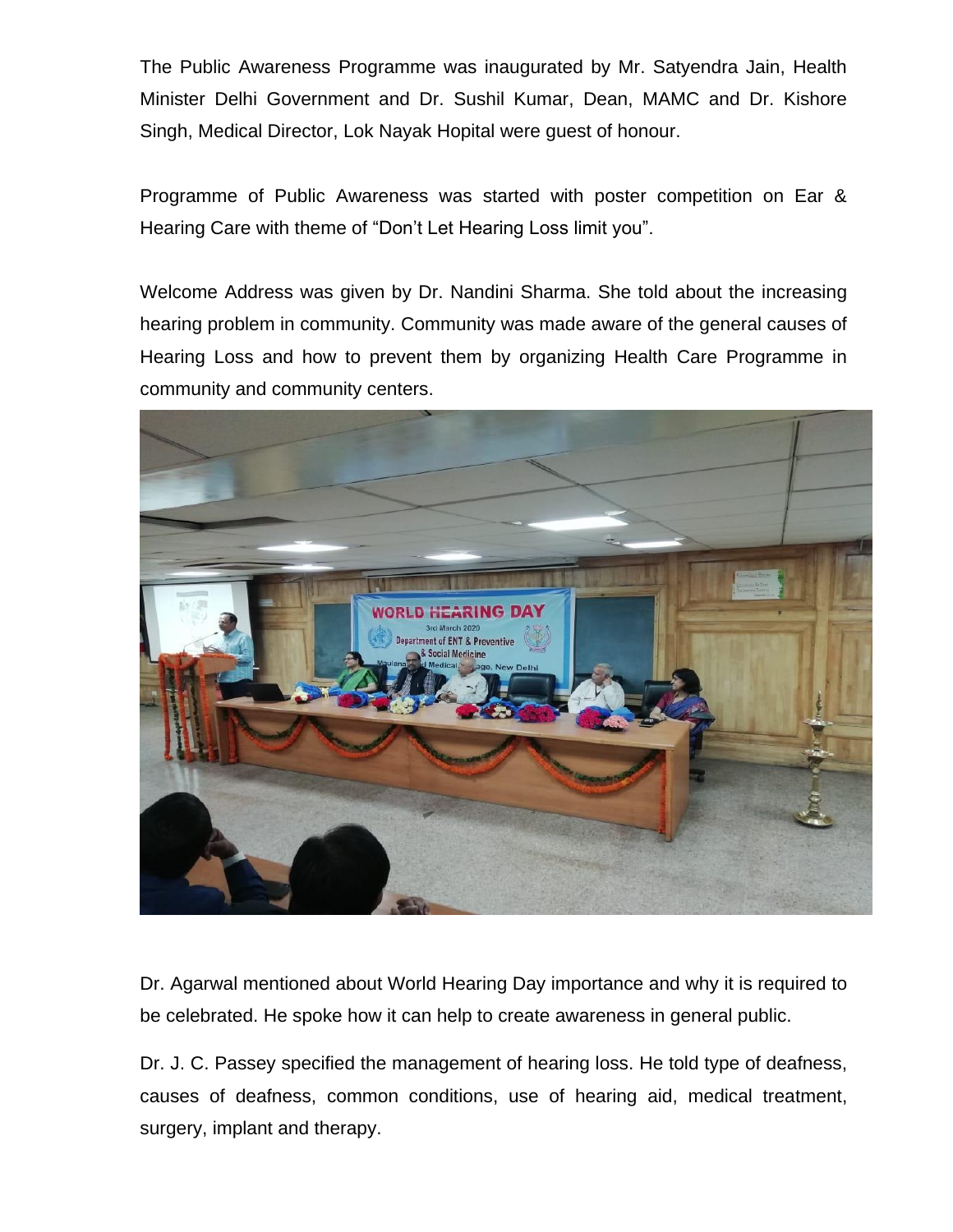

Dr. Suneela Garg present lecture on "Hearing for Life, Don't let hearing loss limit you". She talked about the burden of hearing loss and strategies to defeat it by health care services in different level and public awareness.



Dr. Ishwar Singh presented on "Noise Induced Hearing Loss". He told to Adopt behaviors to protect their hearing: by avoiding or limiting exposure to excessively loud sounds, turn down the volume of music systems, move away from the source of loud sounds when possible, use hearing protection devices when it is not feasible to avoid exposure to loud sounds or reduce them to a safe level.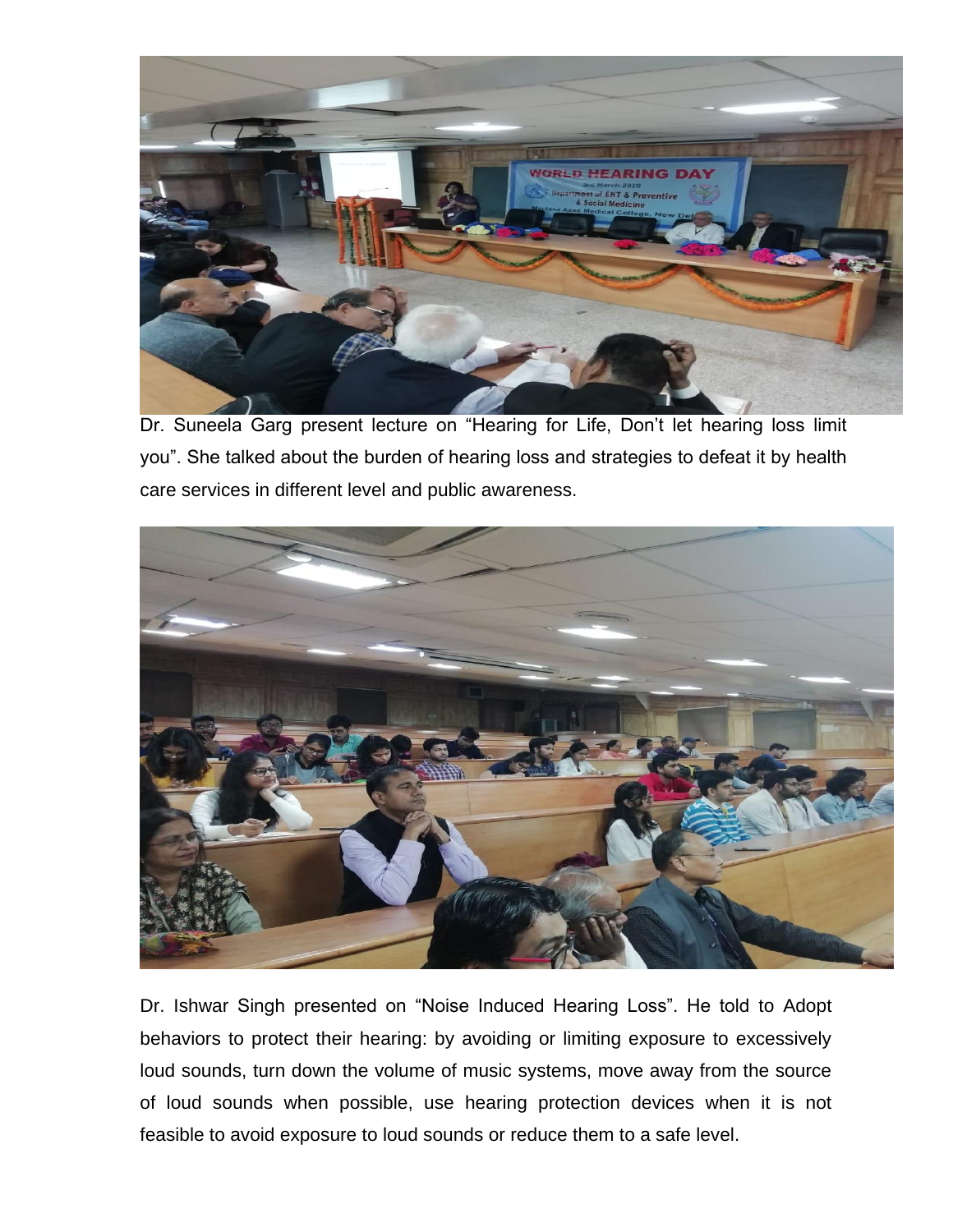

After that lectures panel discussion on hearing loss was chaired by Dr. R. Bansal and Dr. Ashish Bansal and Dr. Achal Gulati moderated the session along with panelists Sr. H.C. Taneja, Dr. Aditya Bhargava, Dr. Ravi Meher, Dr. Vikas Malhotra, Dr. Vikram Wadhawa, Dr. Shruti Dhingra and Dr. Anjan Kumar Sahoo.

The closing remarks were given by Dr. Agarwal and programme ended with high tea.